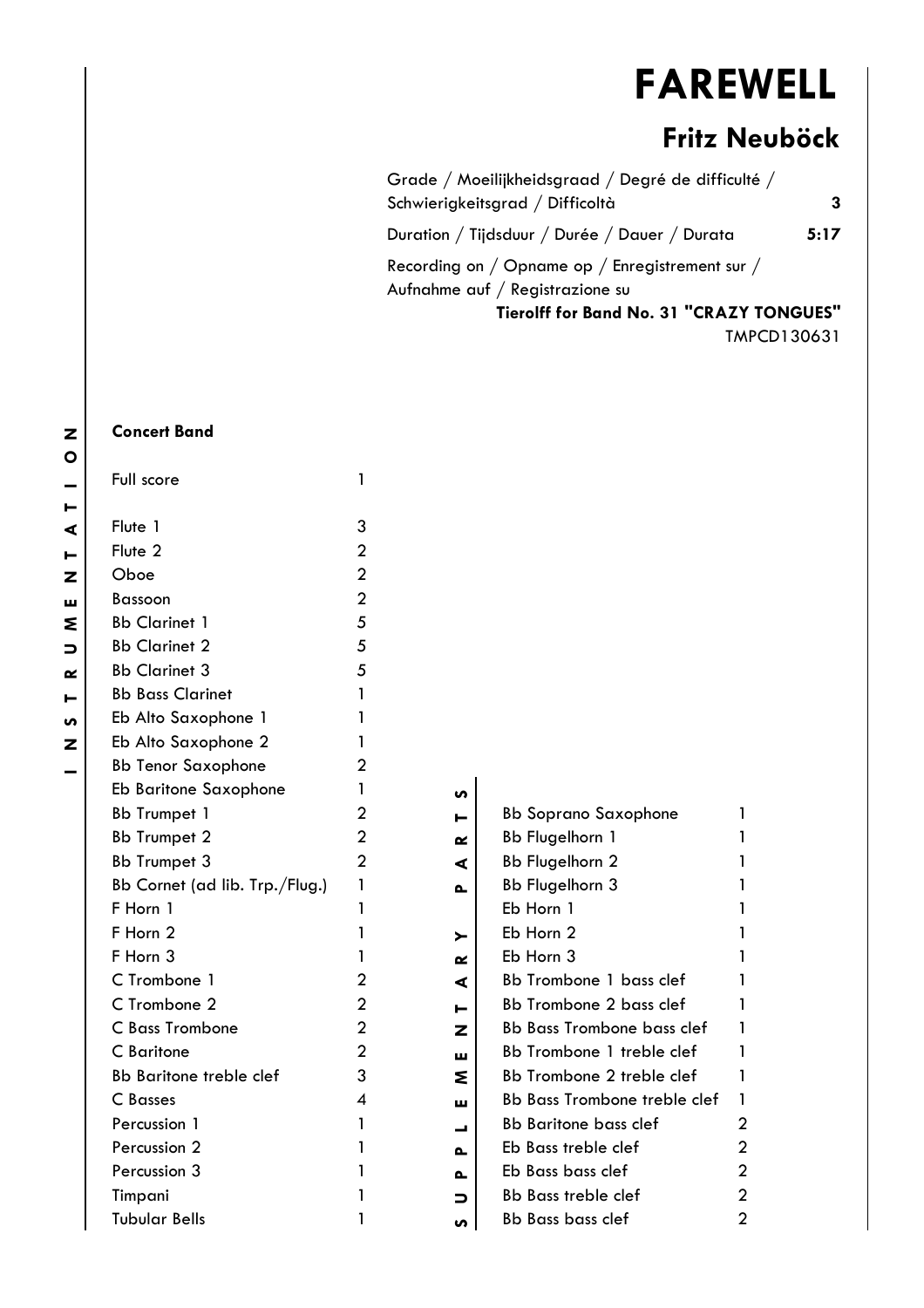#### **FAREWELL**

#### English:

In life one often has to say goodbye. As a final farewell to his father, who was about to retire from the local wind band after being an active musician for many years, Fritz Neuböck composed this intimate work. In the introduction to "Farewell", we mainly hear the oboe, the trumpet (or flugelhorn or cornet), the French horn and the baritone. Then the band takes over the romantic melody and develops it into a grand texture. In the finale we hear the soloists again and the composition ends smoothly in pianissimo. "Farewell" offers the possibility for meditation and recalls memories of a full musical life.

#### Nederlands:

In het leven is afscheid nemen een regelmatig terugkerende gebeurtenis. Als afscheid van zijn vader als actieve muzikant van de lokale muziekvereniging schreef Fritz Neuböck het pakkende werk "Farewell". De inleiding wordt gespeeld door de hobo, trompet (bugel of cornet), de hoorn en de bariton/euphonium. Daarna neemt het orkest de romantische melodie over. Het slot is wederom voor de solisten voorbehouden en zo eindigt het werk in een zachte pianissiomo. Bij dit stuk kun je achterover leunen en in alle rust je gedachten de revue laten passeren.

#### Deutsch:

Abschied nehmen heißt es immer wieder in unserem Leben. Zum Abschied seines Vaters als aktiver Musiker seines Heimatmusikvereines komponierte Fritz Neuböck das sehr innige Werk "Farewell". Die Einleitung ist geprägt von Oboe, Trompete (opt. Flügelhorn oder Cornet), Horn und Bariton. Später übernimmt das Orchester die romantische Melodie und entwickelt sie zu einem großen Klangerlebnis. Der Schluss ist wieder den Solisten vorbehalten und so endet das Werk im zarten pianissimo. Das Stück bietet die Möglichkeit sich zurückzulehnen und sich in Gedanken zu verlieren, Erinnerungen an ein erfülltes musikalisches Leben.

#### Français:

Dans la vie on est souvent amené à faire ses adieux. C'est comme un salut final à son père, proche de la retraite, après avoir été un musicien actif de la société de musique locale durant de nombreuses années, que Fritz Neuböck a composé cette pièce intime. Dans l'introduction, nous entendons principalement le hautbois, la trompette (éventuellement le bugle ou le cornet), le cor et le baryton. Puis, l'orchestre reprend la mélodie romantique et développe celle-ci en une expérience sonore grandiose. Le final est à nouveau réservé aux solistes et la composition se termine doucement en pianissimo. Le morceau offre la possibilité de méditer et évoque des souvenirs d'une vie musicale bien remplie.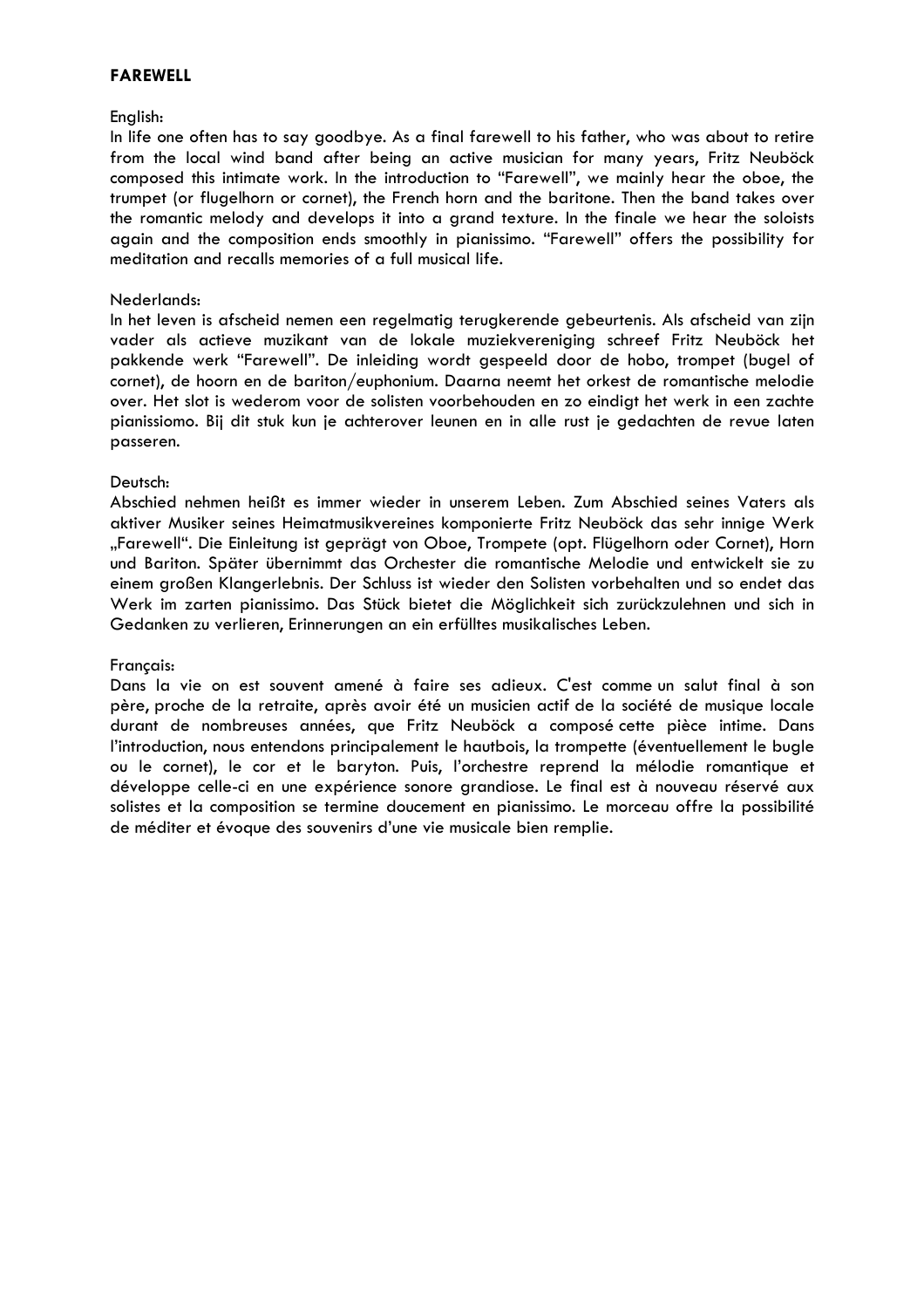#### **FRITZ NEUBÖCK**

#### Nederlands:

Fritz Neuböck werd op 10 mei 1965 geboren. Hij kreeg zijn eerste muzieklessen in de Streekmuziekschool van zijn geboorteplaats Ebensee (Oostenrijk) en studeerde later trompet, piano en orkestdirectie aan het Bruckner Conservatorium in Linz. Fritz Neuböck is directeur van de Landesmusikschule Ebensee waar hij ook blaasorkestdirectie doceert. In 1992 stichtte hij het Bezirksjugendorchester Gmunden dat hij tot in 2007 dirigeerde. Momenteel dirigeert hij het strijkorkest van de Musikfreunde Ebensee, het Brandweerorkest (Feuerwehrmusikkapelle) uit Langwies evenals de Salzkammergut Bläserphilharmonie. Sinds 1990



componeert Fritz Neuböck hoofdzakelijk voor harmonieorkest en zijn werken werden bij verschillende uitgevers uitgegeven. Sinds 2008 schrijft Neuböck ook voor Tierolff Muziekcentrale.

#### English:

Fritz Neuböck was born on May 10th 1965. He had his first music lessons at the regional music school in his place of birth, Ebensee (Austria), after which he studied trumpet, piano and orchestral conducting at the Bruckner Conservatory in Linz. Fritz Neuböck is managing director of the Landesmusikschule Ebensee, where he also teaches wind band conducting. In 1992 he founded the Bezirksjugendorchester Gmunden, a young band he also conducted until 2007. At this moment Neuböck is conductor of the string orchestra Musikfreunde Ebensee, the Fire Brigade Band (Feuerwhermusikkapelle) from Langwies and the Salzgammergut Bläserphilharmonie. Since 1990 Fritz Neuböck mainly composes for wind bands and his pieces are published by several publishers, including Tierolff Muziekcentrale since 2008.

#### Deutsch:

Fritz Neuböck, geboren am 10. Mai 1965, erhielt seine erste musikalische Ausbildung an der Landesmusikschule seines Heimatortes Ebensee (Österreich), um diese später in den Fächern Trompete, Klavier und Dirigieren am Brucknerkonservatorium Linz fortzusetzen. Fritz Neuböck ist Direktor der Landesmusikschule Ebensee und unterrichtet dort Blasorchesterdirigieren. 1992 gründete er das Bezirksjugendorchester Gmunden, welches er bis zum Jahr 2007 dirigiert hat. Zur Zeit leitet er das Streichorchester der Musikfreunde Ebensee, die Feuerwehrmusikkapelle Langwies und ist Dirigent der Salzkammergut Bläserphilharmonie. Seit 1990 komponiert Fritz Neuböck vorwiegend für Blasorchester, seine Musik ist bei diversen Verlegern publiziert worden. Seit dem Jahr 2008 schreibt er auch für Tierolff Muziekcentrale.

#### Français:

Fritz Neuböck, né le 10 mai 1965, a reçu son premier enseignement musical à l'école de musique de sa ville natale Ebensee (Autriche). Plus tard, il étudie la Trompette, le Piano et la direction d'orchestre au Conservatoire Bruckner à Linz. Fritz Neuböck est directeur de l'école de musique régionale de Ebensee et y enseigne la direction d'orchestre à vents. En 1992 il crée l'Orchestre de Jeunes de la région de Gmunden qu'il dirige jusqu'en 2007. Actuellement, il dirige l'orchestre à cordes "Musikfreunde" de Ebensee, la Musique des Pompiers de Langwies et la "Salzkammergut Bläserphilharmonie". Depuis 1990, Fritz Neuböck compose, principalement, pour orchestre d'Harmonie, ses œuvres sont distribuées par différents éditeurs. Depuis 2008, il écrit également pour les éditions Tierolff Muziekcentrale.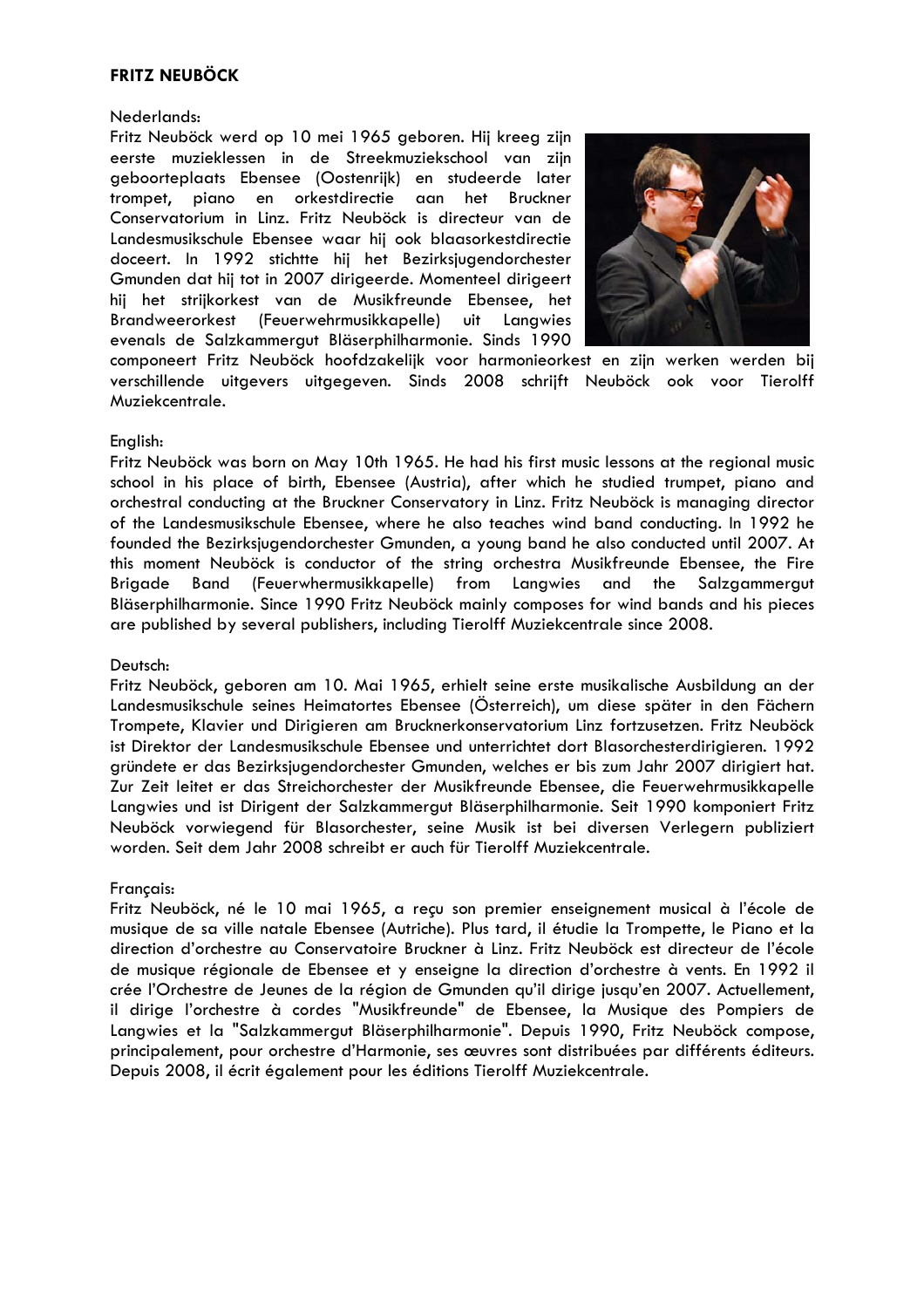### **Full Score** *(Concert Band)*

# **FAREWELL Fritz Neuböck**

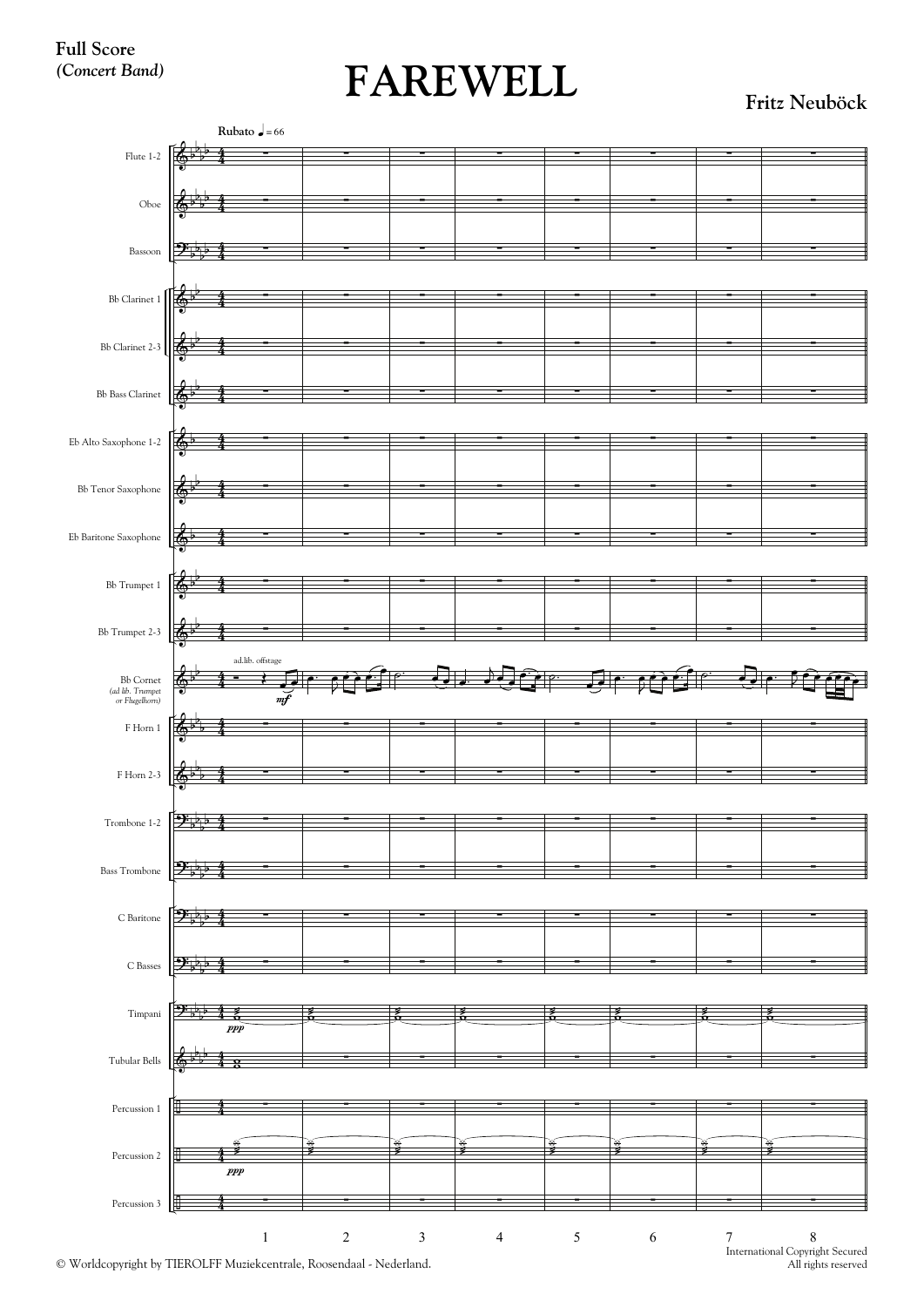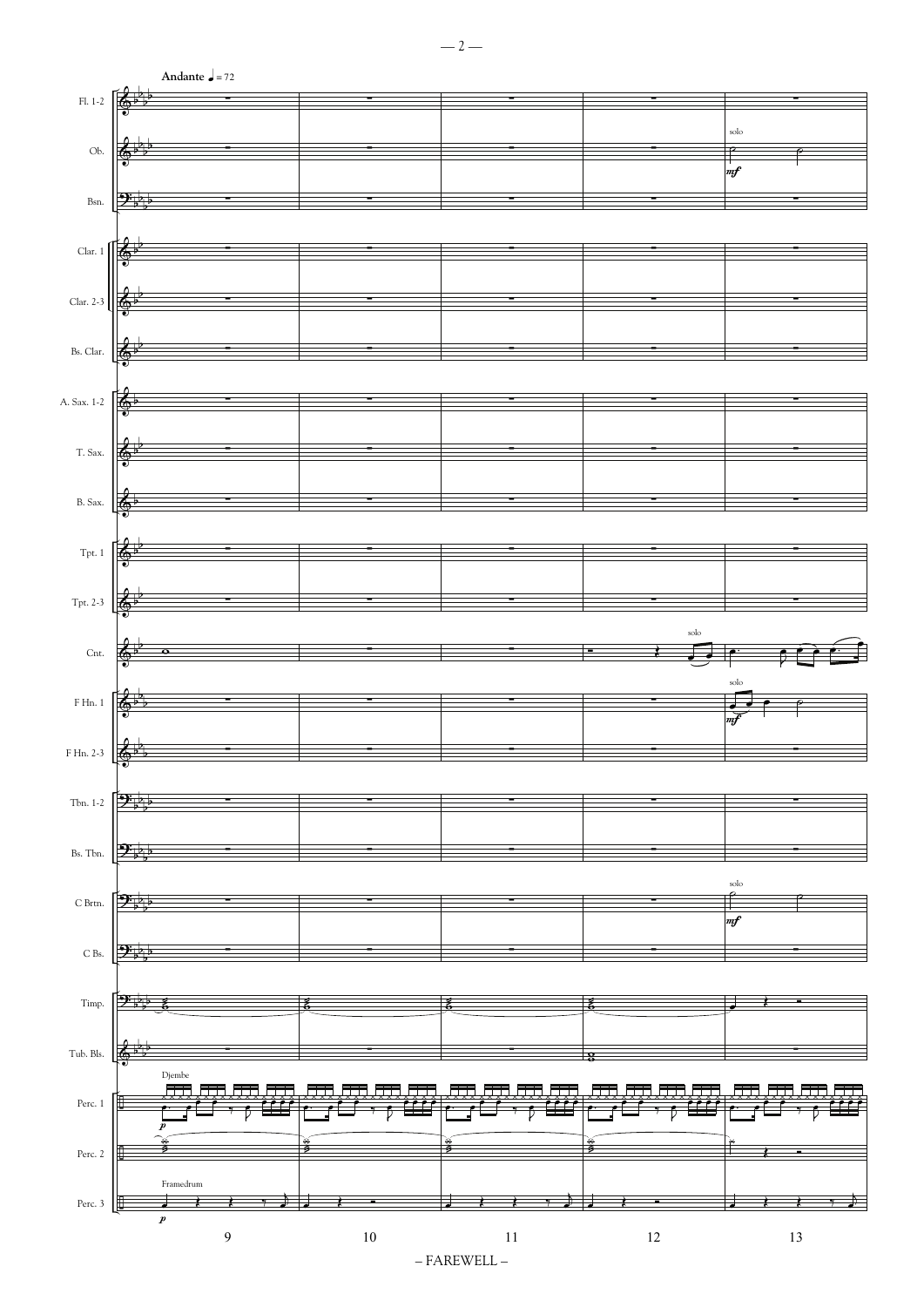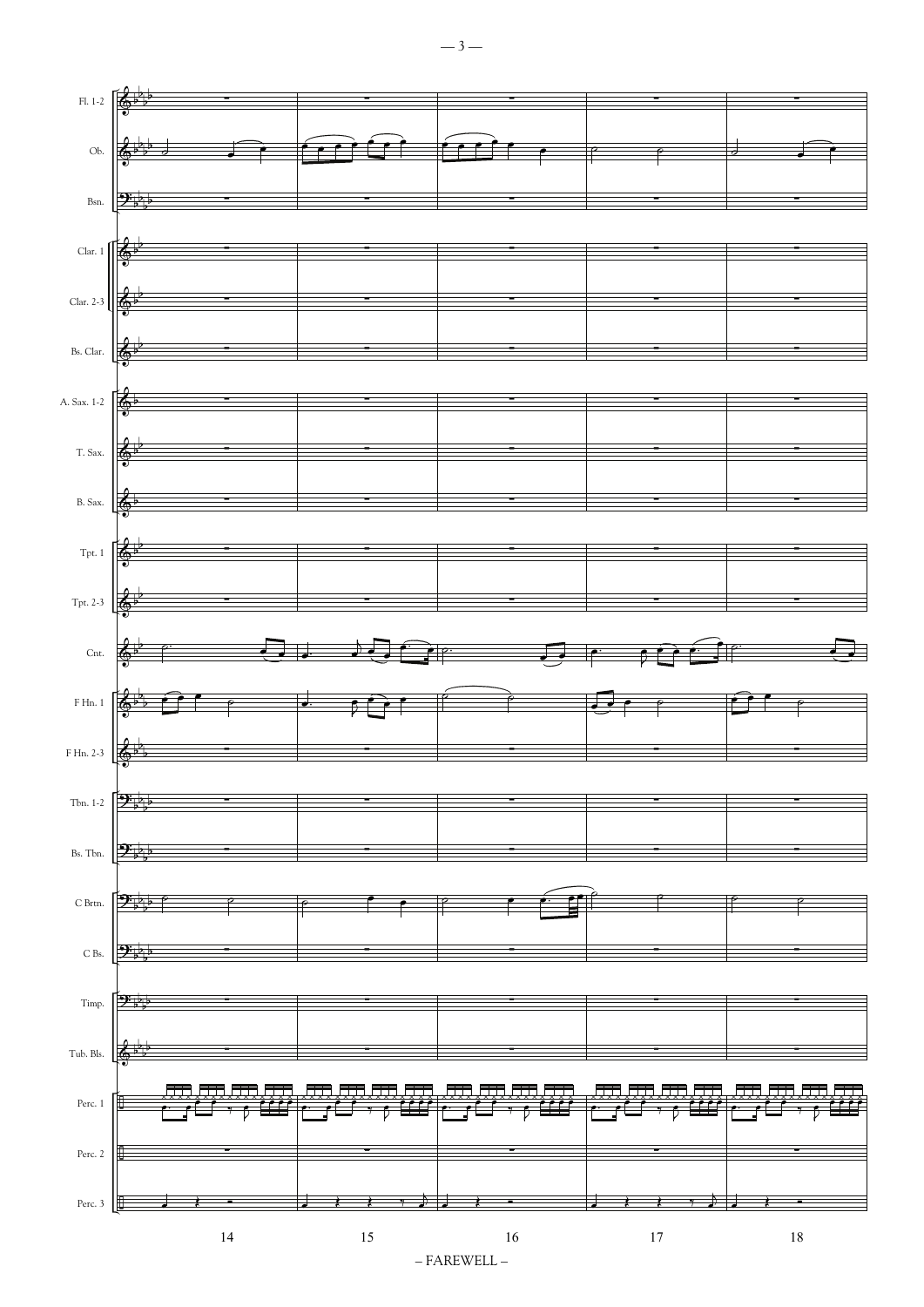

 $-4-$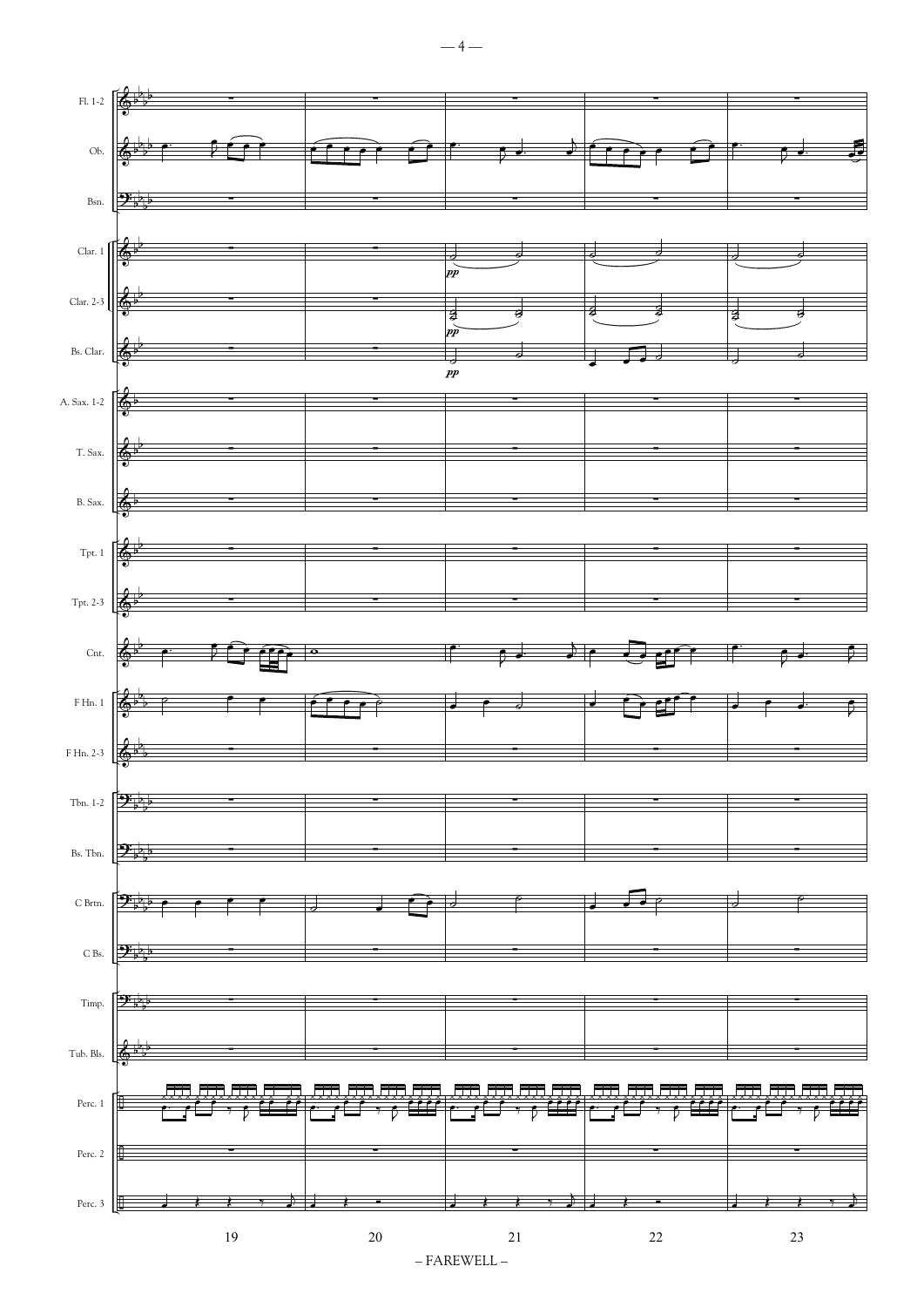

 $-5-$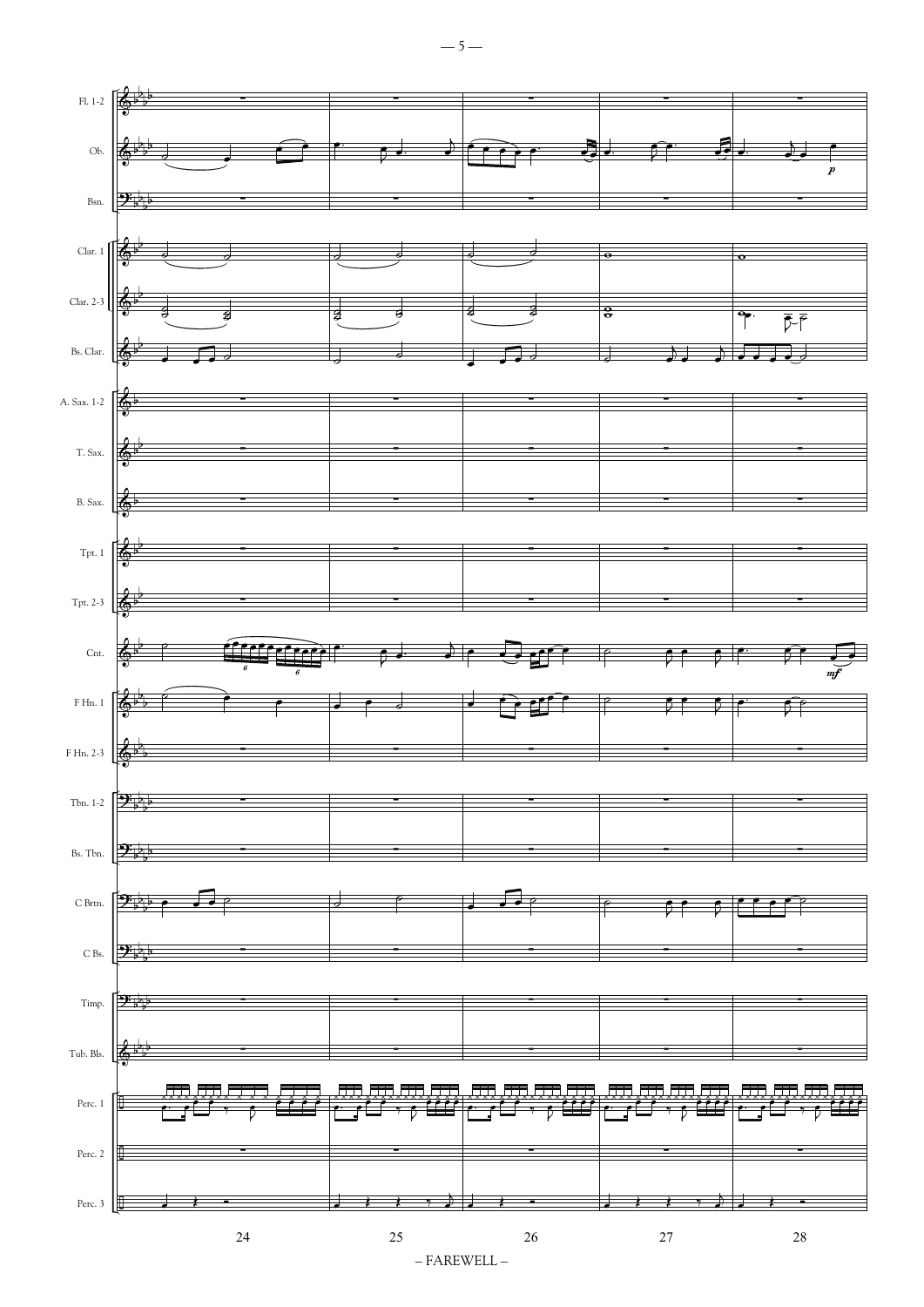

– FAREWELL –

 $-11-$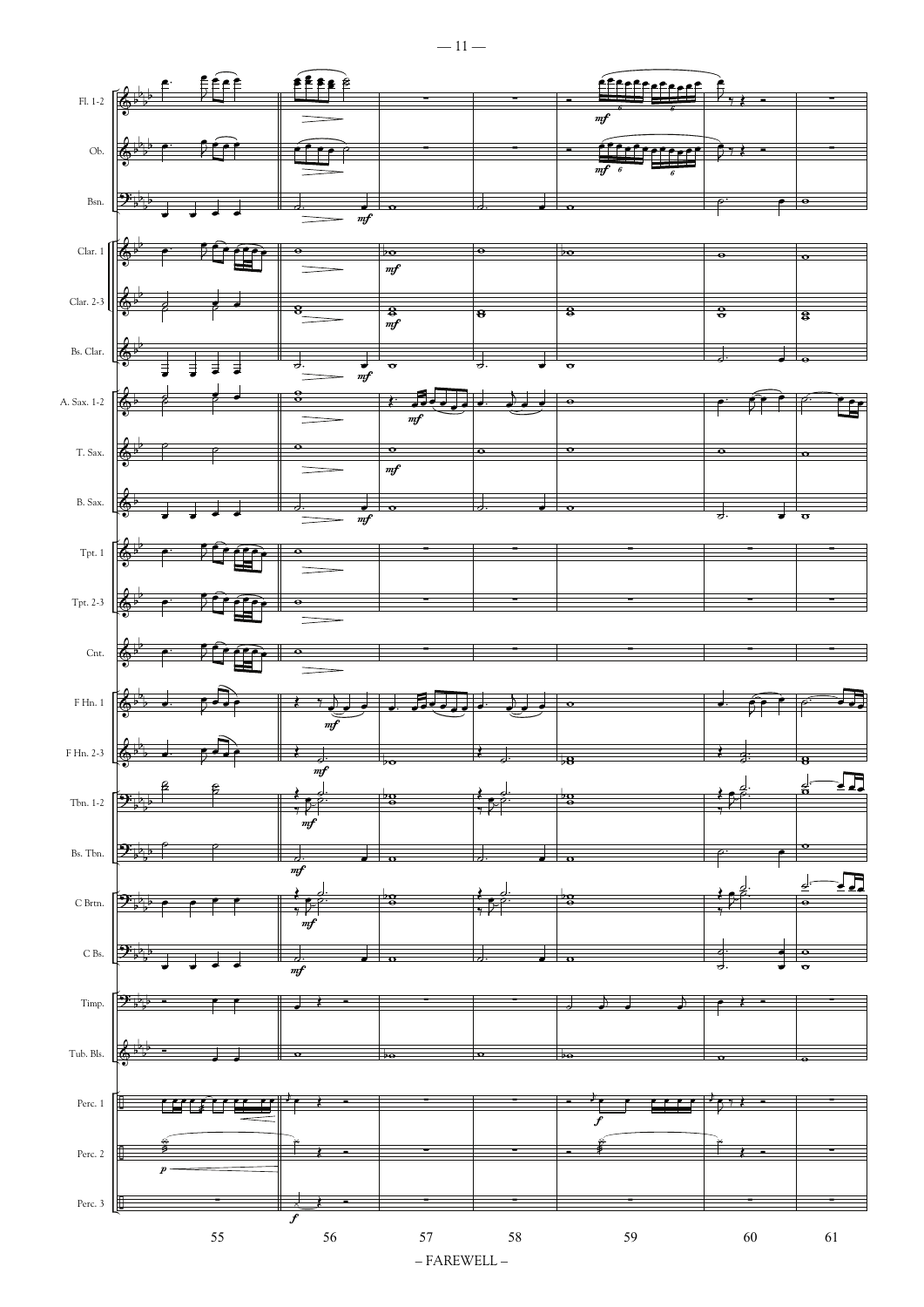

 $-12-$ 

– FAREWELL –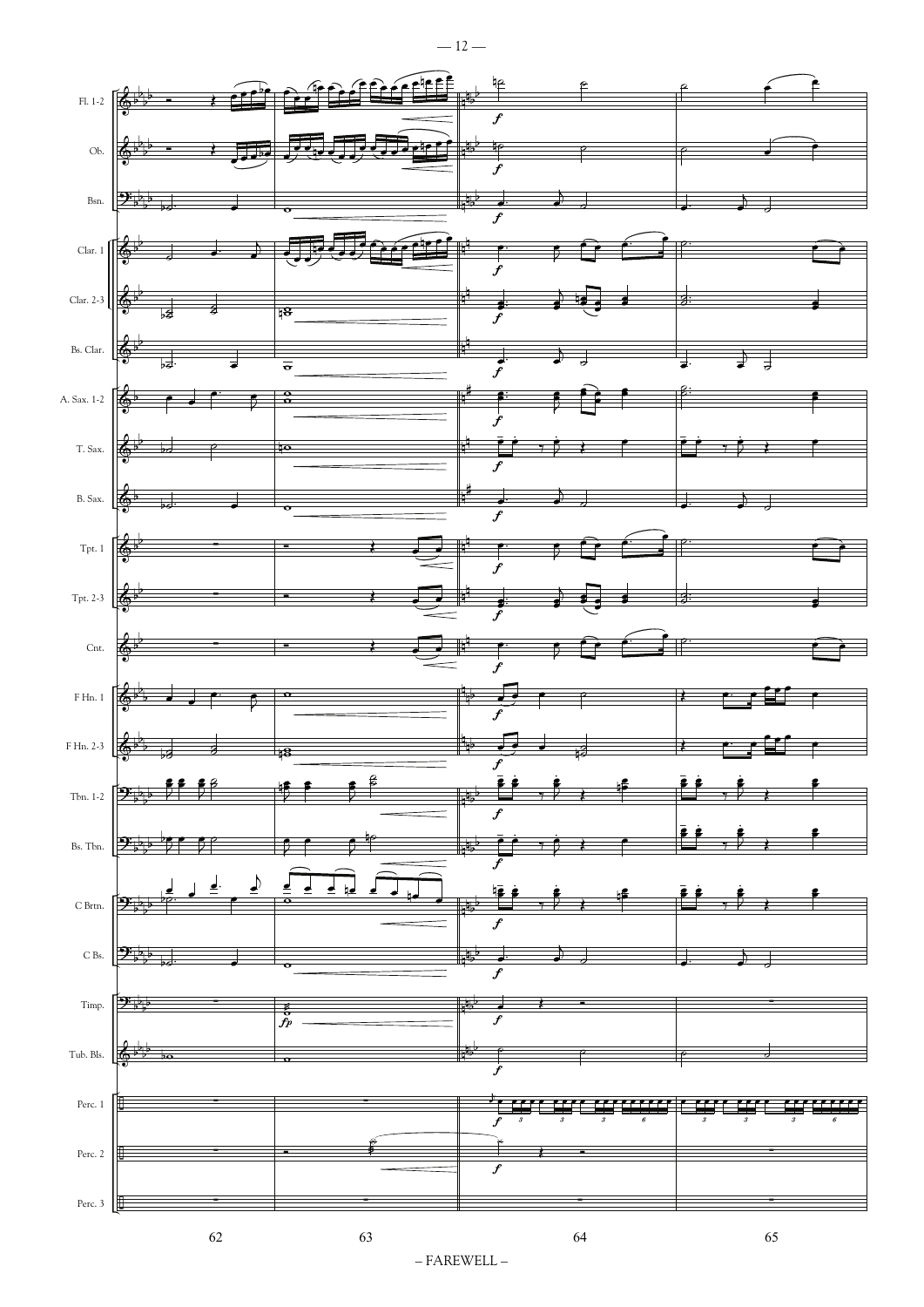$-13-$